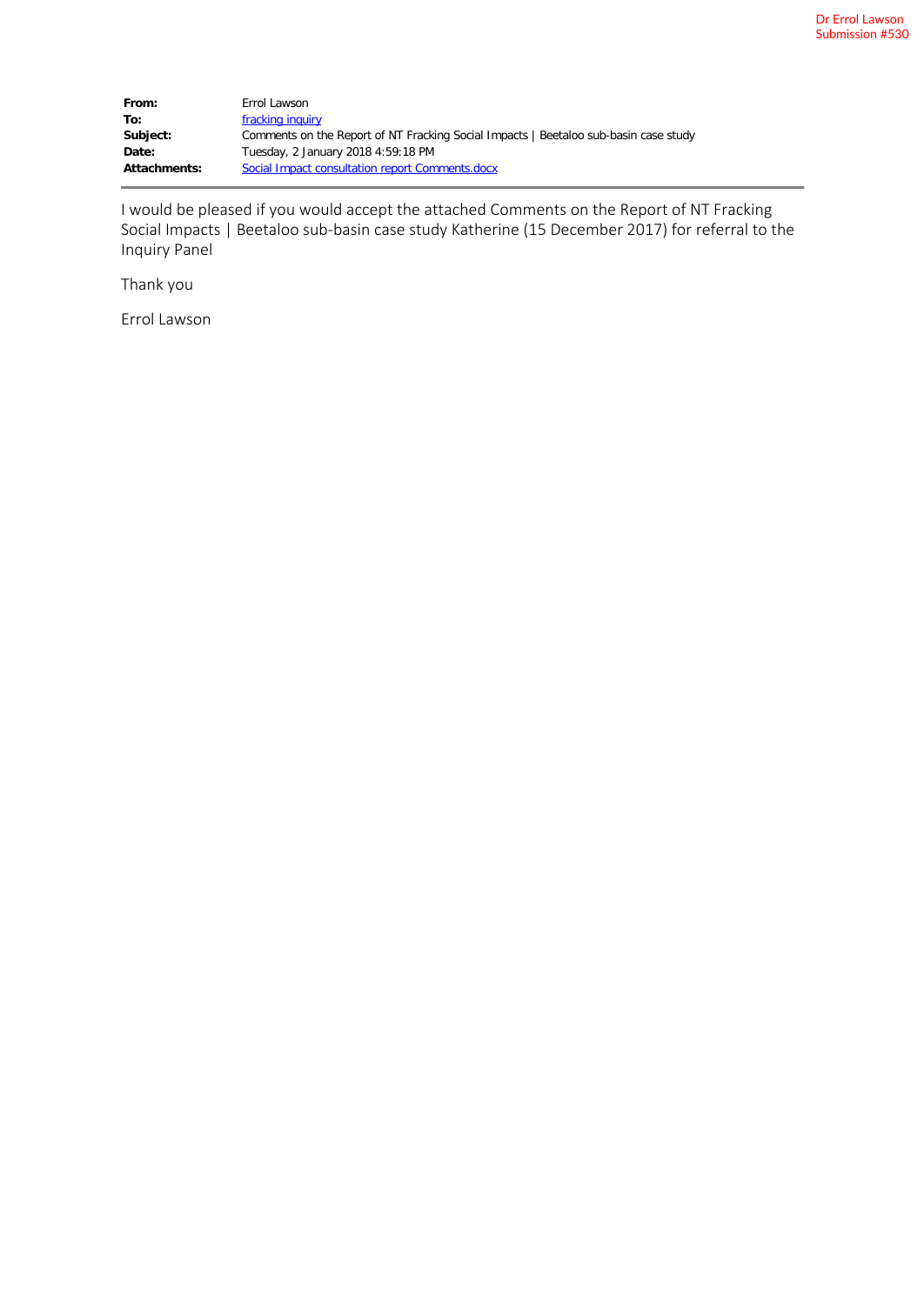Comments on the Report of NT Fracking Social Impacts | Beetaloo sub-basin case study

#### Katherine 15 December 2017

The purpose of this submission is to present an alternative version of the meeting held in Katherine on 5 December on the Social Impact of an unconventional gas industry. My view is that the meeting (Report at Attachment A) failed to elicit any useful information on the potential Social Impacts of Fracking. My contention is that there was useful information offered but it was not received, let alone noted and reported, because of the insistence of the presenter to follow a predetermined format outlined below which the attendees stated with increasing insistence was derived from:

- 1. An oversimplified description of the process; of the below ground processes of Fracking with no mention of the above ground activities. The attendees who opposed fracking have long since regarded this representation of Fracking as incomplete and misleading.
- 2. The economic impact report of ACIL Allen; incomplete in that it failed to consider economic impacts beyond Plugging and Abandonment and deficient in that it failed to break the predicted jobs into separate stages of Exploration, Production and Plugging and Abandonment, and the jobs within those stages into the three classifications of Direct, Indirect and Induced (Reference HIS Report December 2012) and show estimates of the phasing over time of the jobs in each of these classifications, noting that Direct jobs are highly skilled and predominately FIFO, Indirect may be a mixture of local and FIFO and Induced, effectively where the incomes are spent, will be proportional to the FIFO to Direct ratio.
- 3. The list of "issues" against which comments by attendees was expected suffered from the assumptions that Katherine was a green field as far as experiencing events which had a Social Impact and that an Unconventional gas industry would be the first ever event which could have a social impact.

The briefest consideration of the history of Katherine and surrounding region demonstrates that it has been subject to many events which have had social impacts. I define a social impact as a consequence of an unexpected event which interrupts the day to day activities of the people of the affected community. The scale of the unexpected event can range from catastrophic to minor inconvenience. This phenomenon of disturbed normality has been called punctuated equilibrium (Eldridge and Gould). The list below would be sufficient to show that the people and communities in the region regularly experience events the equilibrium punctuate whether they originate from Nature, Government or the Private sector:

- The 1998 flood
- The 2006 flood
- The Federal Government Intervention
- The withdrawal of Live Cattle Export licence
- The 2007 Closure of Gold Mines
- Poor 2015 tourist season-High Aussie dollar, high fuel process
- Mt Todd gold mine potential to contaminate the Edith River
- PFAS contamination of the Tindal aquifer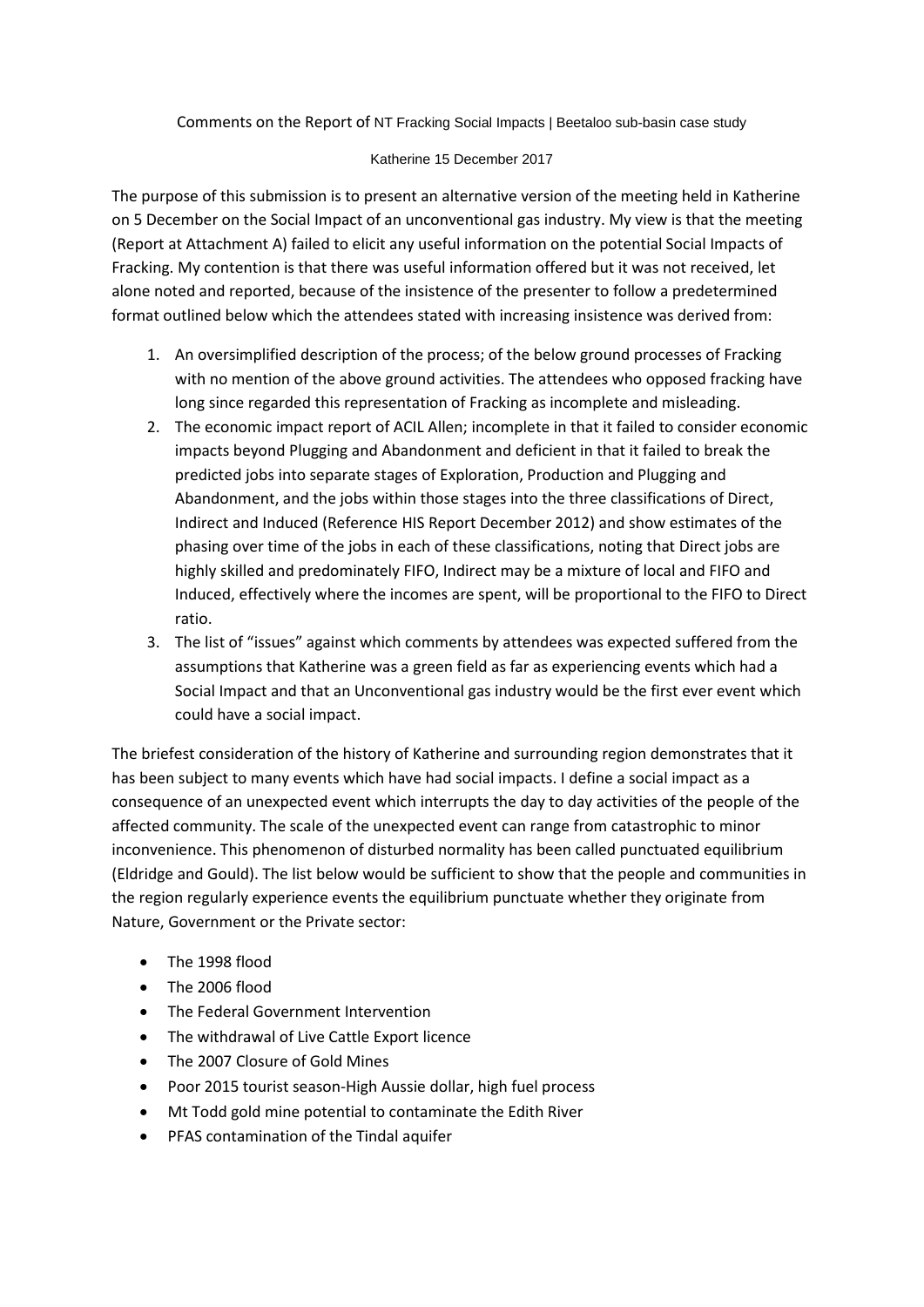Additionally at a level of magnitude below the events listed above, there are daily events at the personal level which have a social impact, both positive and negative. The social impacts of the sample of any interrupting event generally include:

- Health concerns, short/long term, infants, pregnant women, children aged and infirm
- Identifying others who are seriously affected and need help
- Loss of business, recovery path including bridging support
- Loss of income
- Property destruction/damage/loss of value
- Wrestling with insurance issues, including Class Action complexities

The issue is not "What are the Social Impacts?" Consideration of the list above would indicate that there are social impacts occurring in the daily life of Katherine region and yet the Katherine Community continues on as a viable entity.

The real issue is "What capacities do the people have that enables them to manage the numerous social impacts and still persevere as a vital community?"

At the community consultation on 15 December 2017, I endeavoured, without success, to address that issue by raising the subject of the strong Social Capital, which I addressed in my submission of Social Licence (Reference to Fracking Inquiry May 2017). In that submission I outlined the strengths of the Social Capital in the Katherine region, based on the existence of multiple interlocked networks. I was seeking to establish with the consultants an understanding which is deeper than a list of consequences felt by people when the unexpected occurs. My contention is that just as a Social Licence is conferred by these multiple community networks so to the quality of Resilience is derived from these networks.

The current "event" of PFAS contamination of the aquifer is a current example of these networks in practice. The consequences for the community are already severe across the entire community and are continuing to unfold. One community response has been to establish a PFAS Community Consultation Committee (Ref Terms of Reference) with members drawn from several of the community networks. The committee includes people who are pro-fracking, anti-fracking and neutral. Respective positions on fracking are acknowledged as irrelevant to the PFAS issue and the committee gets on with its business of alleviating the social impacts of PFAS without the distraction of opposing positions on Fracking.

#### References

ACIL Allen FINAL REPORT To SCIENTIFIC INQUIRY INTO HYDRAULIC FRACTURING IN THE NORTHERN TERRITORY THE ECONOMIC IMPACTS OF A POTENTIAL SHALE GAS DEVELOPMENT IN THE NORTHERN TERRITORY October 2017 (Attachment A)

IHS Report December 2012 America's New Energy Future: The Unconventional Oil and Gas evolution and the US Economy Volume 2: State Economic Contributions

SOCIAL LICENCE--Some Observations. Errol Lawson Submission to the Fracking Inquiry 3 May 2017 (Attachment B)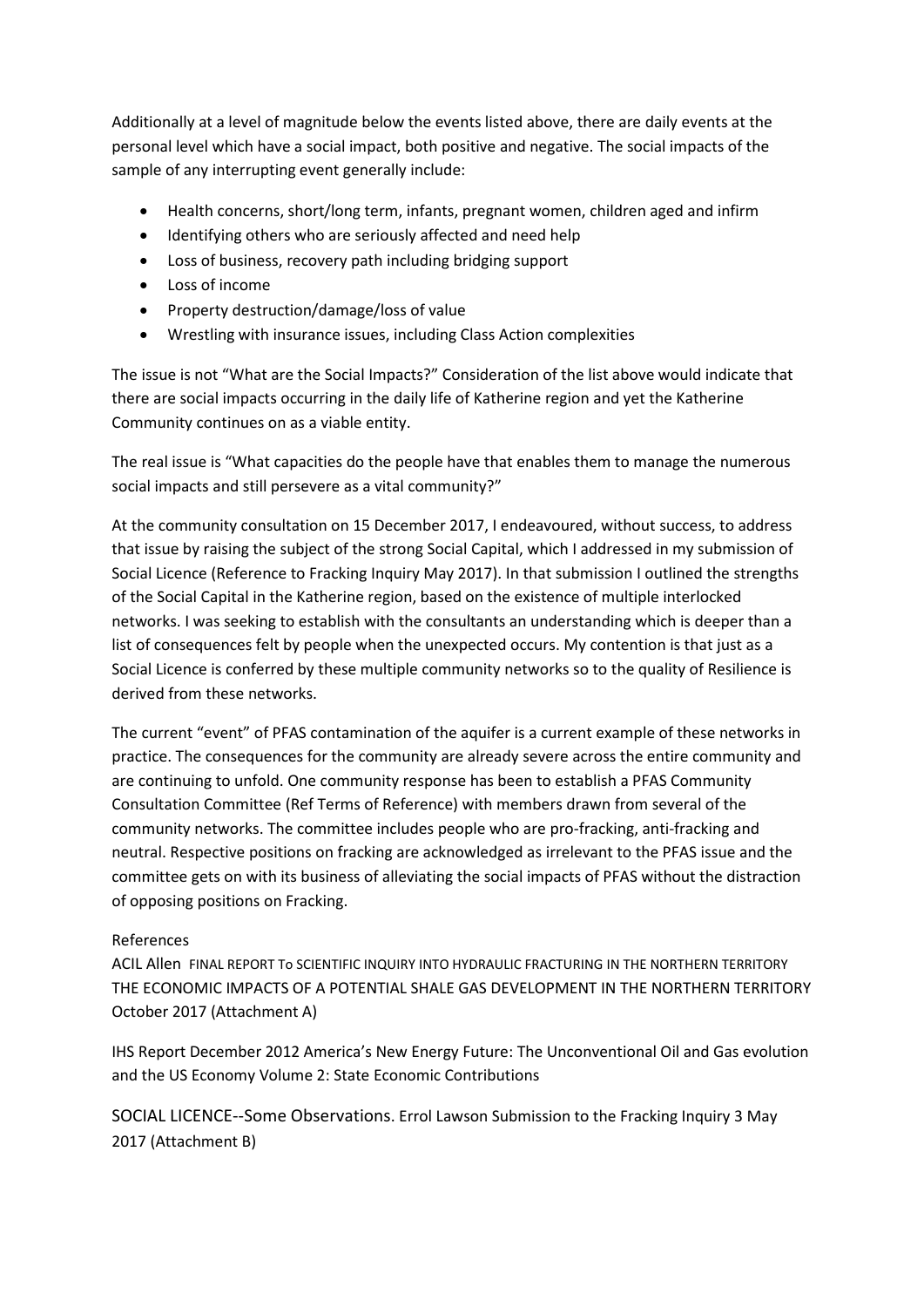Eldridge, N. & Gould, S.J. (1972). Punctuated Equilibria: An Alternative to Phyletic Gradualism. In T. J. M. Schopf (Ed.) *Models in Paleobiology*. (pp. 82-115) San Francisco, California: Freeman, Cooper & Company.

Katherine PFAS Community Consultation Committee Terms of Reference (at Attachment C)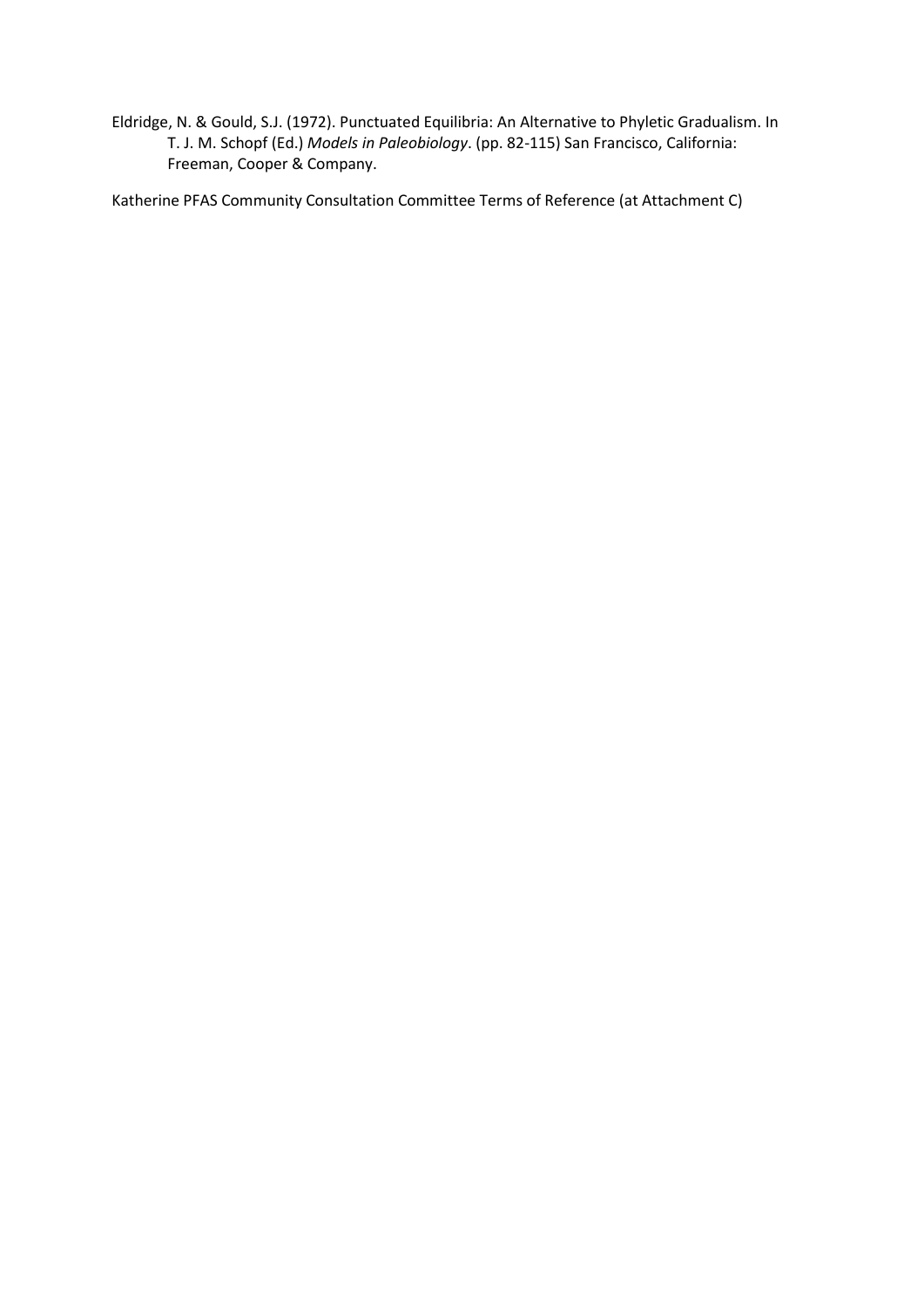### **Attachment A**

NT Fracking Social Impacts | Beetaloo sub-basin case study Social Impact Assessment – Supplementary consultation Coffey | 2018121\_Suppl\_Consultation\_20171215\_Katherine.docx 1

# **Notes of consultation**

## **Location, date and time**

**Date:** Friday 15 December 2017 **Time (from / to):** 5:30 pm – 7 pm **Community/town:** Katherine **Venue:** Knotts Crossing

### **Estimated attendance**

**Adults Children (<14 years) Total Males** 6 0 6

**Females** 5 0 5 **Total participants** 11 0 11

### **Communities / organisations represented at consultation**

• Katherine community members

• Pastoralist (Pastoral lease manager)

## **Questions and answers / concerns/issues raised**

#### **Concerns/issues**

• A community member believes employment is not broken down into direct/indirect opportunities and is a weakness in every report. Until this is established you cannot expect a response. • A community member made the statement that there is a complete level of mistrust in the process, government and companies coming into the area. It becomes difficult to sit through presentations when the community's views are not being listened to. The government will accept the mining company's interests at the community's expense. Living through PFAS contamination. The lies are insulting.

• A community member who is a retired engineer believes the project management in the schedule presented is not plausible. We cannot be asked to comment on this. Our mistrust is well founded. • A community member believes this will affect us whether a long way away or next door.

NT Fracking Social Impacts | Beetaloo sub-basin case study

Social Impact Assessment – Supplementary consultation

Coffey | 2018121\_Suppl\_Consultation\_20171215\_Katherine.docx 2

• A community member believes the mining companies will accept the terms and conditions, then plough through sacred sites, contaminate the water, and say sorry. Social rejection of the entire practice. The damage is done.

• A community member stated Rio Tinto cannot afford rehabilitation.

• A community member stated their complete distrust of the NT and Federal Governments – the oil companies are in their pockets. Bonds, paper signatures mean nothing. Nothing from the government will change their mind. Australia for our children's future is needed.

• A community member has concern for the stress the community is under. The skills and characteristics and social networks the community has keeps them resilient. They've been through this over and over.

• A community member has an issue with the fracking believed to be taking place on the Barkley **Tableland** 

#### **Questions and answers**

#### *Question 1*

A community member questioned the amount of jobs presented in the model - 170? What is this worth

if it has the possibility of destroying the water quality? All these jobs won't go to local people – they'll go to other states/overseas.

#### *Answer*

The presenter made the observation some jobs in this industry are very specialised. A lot of production is by machines. However opportunities might be created, for example, studying an engineering degree.

#### *Question 2*

A community member asked what the breakdown of the specialities is. No other scenario is given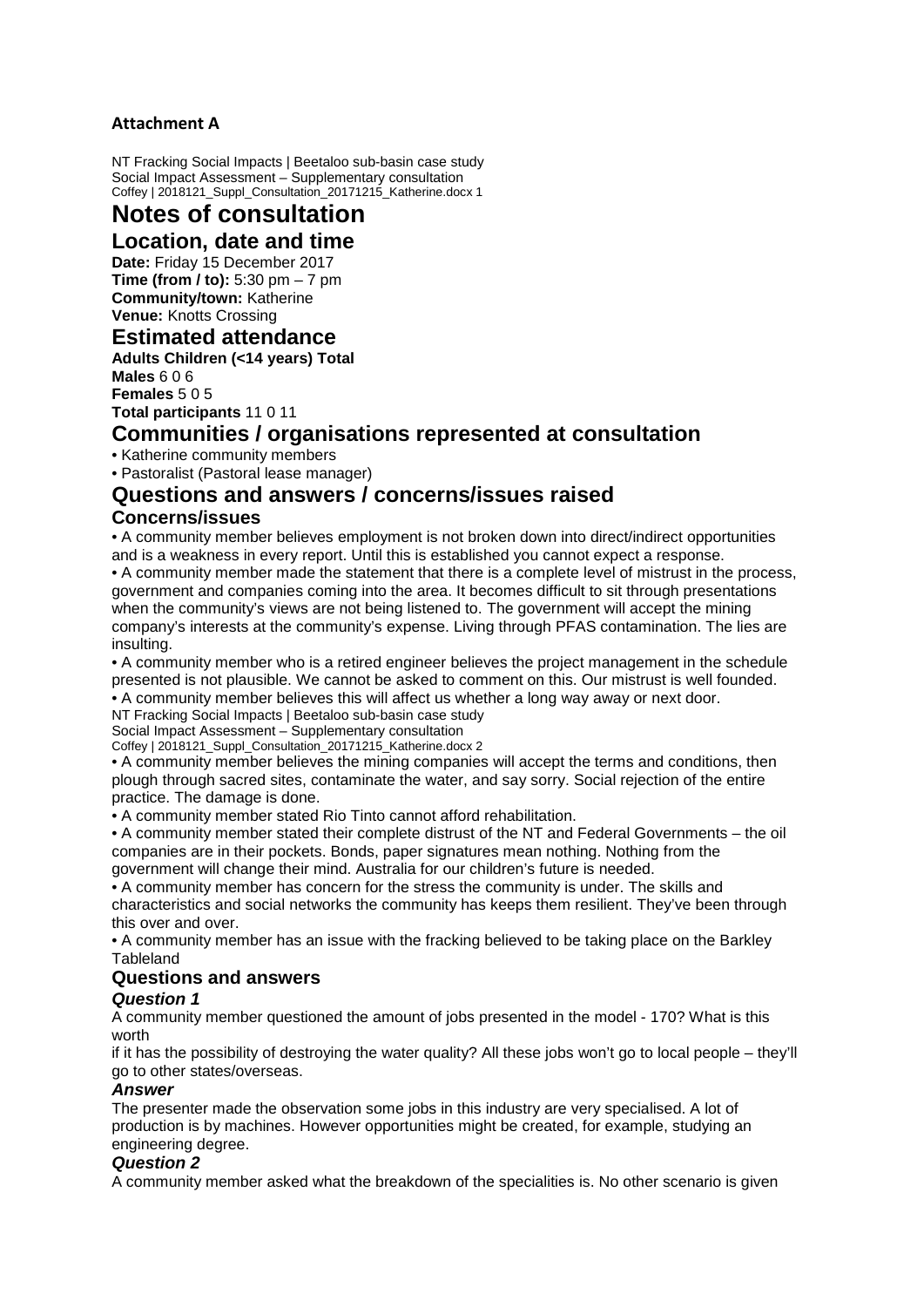#### here.

#### *Answer*

The presenter responded the final draft report has details about local involvement.

#### *Question 3*

A community member stated a lot of mining companies have left Katherine with high debts. What will happen here if they leave and leave a mess? How will this affect us? Badly?

#### *Answer*

The presenter responded that the final draft report has a section on social license to operate and the financial indemnities the companies will be required to make.

#### *Question 4*

A community member asked who will make the regulatory checks?

#### *Answer*

The presenter responded that the final draft report talks about independent third party assessment. Community members can become involved.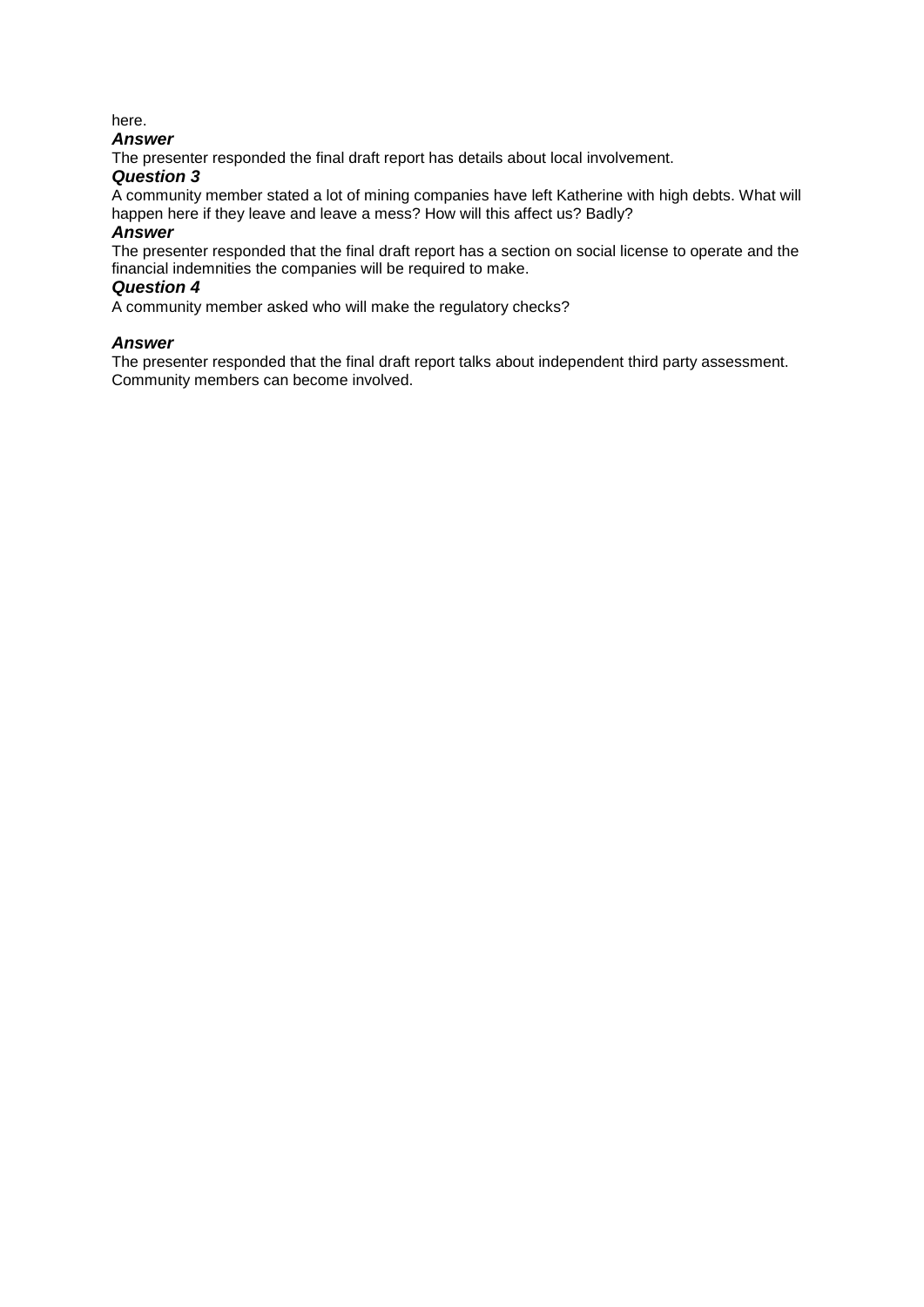#### **Attachment B**

#### **SOCIAL LICENCE--Some Observations**

#### **Abstract**

This paper was prompted by the observation that after some years of interaction between the gas industry, NT government and regional stakeholders and communities, a Social Licence conferred by the populace on the gas industry for the development of an unconventional gas production field has not emerged. The situation in the Northern Territory is paralleled by the Findings of the SA Government Inquiry into Unconventional Gas (Fracking) in the South East of South Australia: Final Report 29 November 2016. Finding No 1 states:

*Without social licence, unconventional gas exploration/development should not proceed in the South East of South Australia. The committee found that social licence to explore/develop unconventional gas does not yet exist in the South East of South Australia*

This paper examines the characteristics of the industry from three different aspects and concludes that the necessary and sufficient conditions do not exist for the emergence of a Social Licence for the unconventional gas project.

#### **Definitions**

The term Social Licence is not amenable to precise definition. The two most useful and recent definitions I can find were provided by Mr Troy Bell MP, the Member for Mount Gambier and by GISERA, in their respective submissions to the SA Government Natural Resources Committee in June 2016. Mr Bell offered the committee a definition of the term social licence:

*The term "social licence," or "social licence to operate," generally refers to a local community's acceptance or approval of a project or a company's ongoing presence. It is usually informal and intangible, and is granted by a community based on the opinions and views of stakeholders, including local populations, aboriginal groups, and other interested parties. Due to this intangibility, it can be difficult to determine when social licence has been achieved for a project. Social licence may manifest in a variety of ways, ranging from absence of opposition to vocal support or even advocacy, and these various levels of social licence (as well as, of course, the absence of social licence) may occur at the same time among different interested parties.*

GISERA, a collaborative vehicle established by CSIRO and Australia Pacific LNG reported in a 2013 literature review;

*The term "Social Licence to Operate" or "Social Licence" is gaining prominence in the resources sector as the industry increasingly focuses on recognising the interests of communities affected by mining activities. As originally conceived, the notion of a social licence to operate reflects the idea that society is able to grant or withhold support for a company and its operations; with the extent of support being dependent on how well a company meets societal expectations of its behaviour and impacts. A social licence is tacit, intangible and context specific. It needs to be earned and is dynamic, as people's experiences and perceptions of an operation shift over time.* (INQUIRY INTO UNCONVENTIONAL GAS (FRACKING) IN THE SOUTH EAST OF SOUTH AUSTRALIA Pages 35-36. Parliament of South Australia 36 Natural Resources Committee Tabled in the House of Assembly and ordered to be published 29 November 20[1](#page-6-0)6.<sup>1</sup>

<span id="page-6-0"></span> $1$  The compete extract from pages 35-36 is at Appendix A.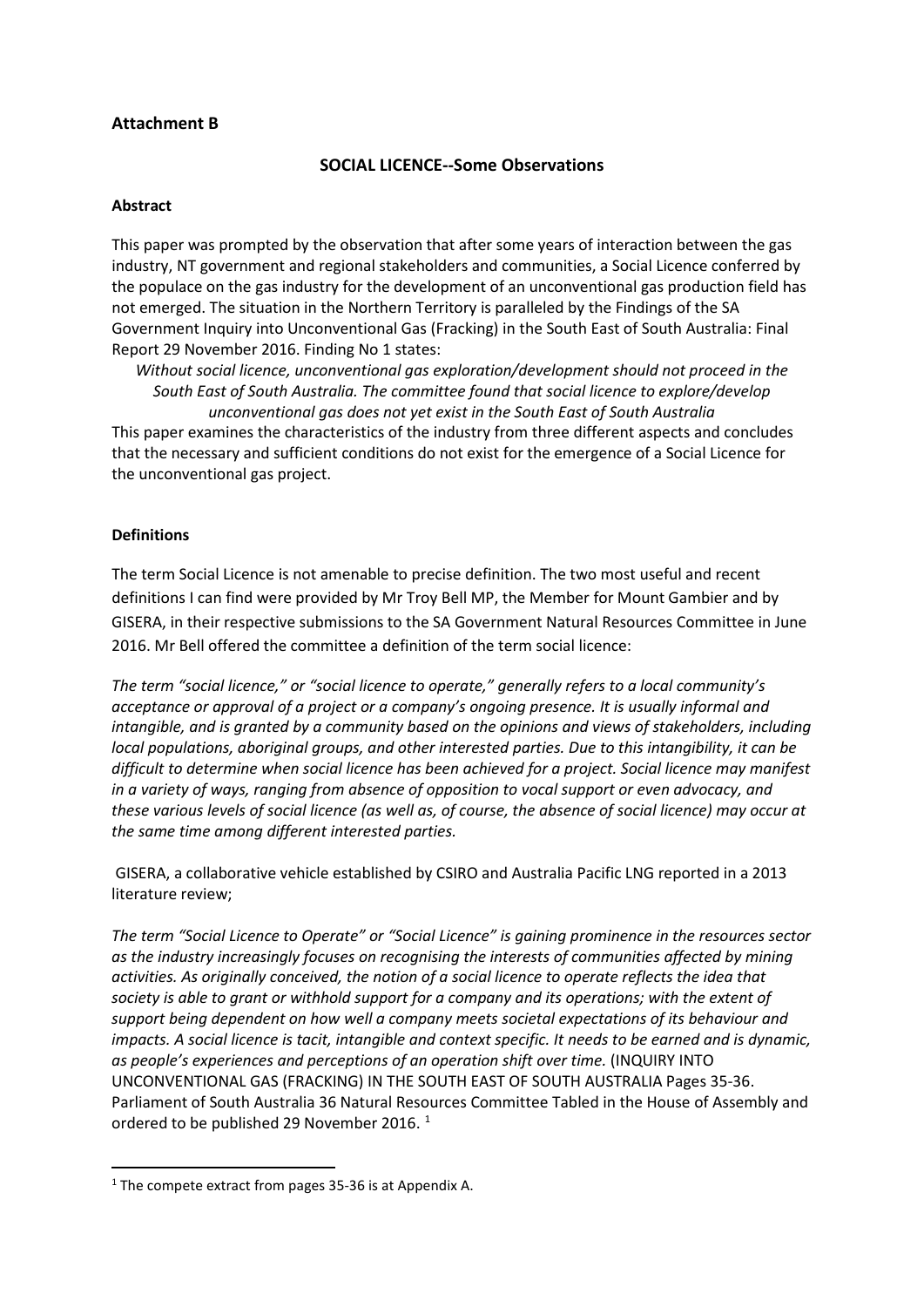There might be merit in extracting a list of key words from these definitions and assessing the performance of the gas industry against each key word. But giving imprecise data the appearance of precision does nothing to improve its quality.

In the following section I describe a real world example in the Katherine Region and identify the activities of a successful campaigner in transforming a negative local attitude into a Social Licence, generalise these characteristics into principles and assess the performance of the gas industry against these principles.

#### **Mt Todd success story.**

The example in the Katherine Region is the transformation of the community attitude to the environmentally degraded abandoned Mt Todd gold mine from highly negative to supportive of the efforts of Vista Gold to re-establish the mine. This conversion has been brought about by the efforts of Brent Murdoch<sup>2</sup>, Director and General Manager of Vista Gold Australia, who:

- 1. Employs local people
- 2. Communicates regularly with the community via the Media and presence at Katherine Show
- 3. Is consistent in responding to concerns about pollution of the Edith River in an open and non-defensive manner
- 4. Is a single point of contact who can speak for the entire local organisation
- 5. Conducts a series of visits to the Mt Todd site

Generalising these activities yields some basic principles:

| 1. Employs local people                                                                      | Has a permanent presence in the community              |  |  |  |  |
|----------------------------------------------------------------------------------------------|--------------------------------------------------------|--|--|--|--|
| 2. Communicates                                                                              | In charge of public relations across the project       |  |  |  |  |
| 3. Consistent in responding to concerns                                                      | Fundamental to the formation of Trust                  |  |  |  |  |
| 4. Single point of contact                                                                   | Identifies as the Go-to person for latest information, |  |  |  |  |
| Controls the release of information (Trust and communication skills are essential); corrects |                                                        |  |  |  |  |
| misinformation whatever the source.                                                          |                                                        |  |  |  |  |

and relationship building.

5. Site visits Facilitates development of communication, trust

This examination of re-formation of a Social Licence for the Mt Todd gold mine identifies basic principles for the formation of a Social Licence between an Industry intending to undertake a project and the Community which would be affected by that project. An unconventional gas project would be on a much larger scale, and there may be problems in scaling up. However even allowing for possible bias, I am unable to identify any behaviour or activity which matches these principles. The following comparison gives my assessment of the match between the principles and the gas industry activities:

1. Has a permanent presence in the community *May include sub-contractors and service providers, but not as part of the social fabric*.

<span id="page-7-0"></span> <sup>2</sup> I have Mr Murdoch's permission to use Mt Todd as an example of formation of a Social Licence.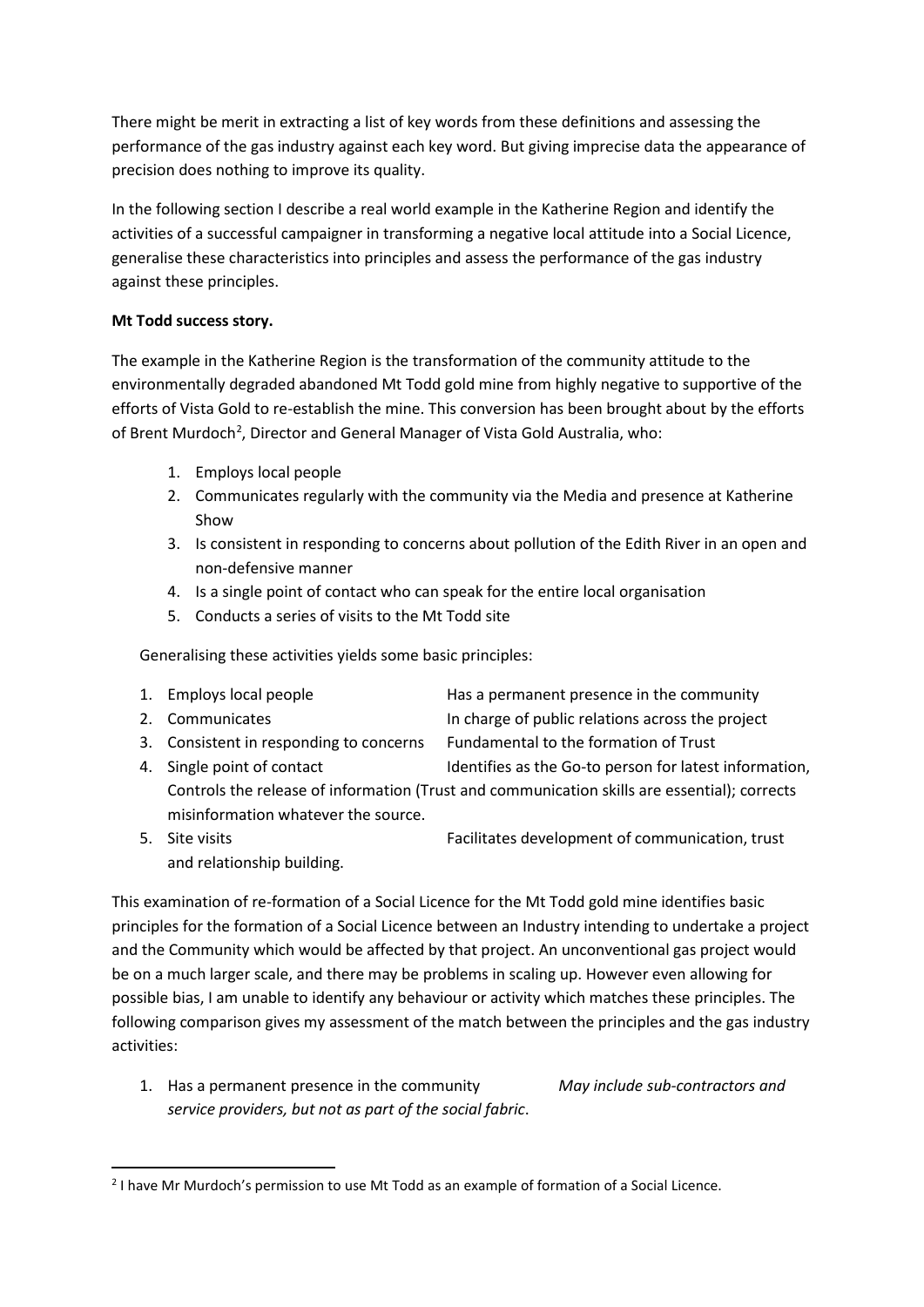- 2. Identifies as the Go-to person for latest information *No public relations activity such as interactions inviting discussions and resolution of concerns and misunderstandings.*
- 3. Fundamental to the formation of Trust *Consistency in denying any grounds for concern; No attempt to develop a foundation of Trust*
- *4.* Controls the release of information *Industry controls the release of information supportive of the project, but allows inconsistencies to persist eg the number of wells implied by the extent of the resource.*
- *5.* Facilitates development of communication etc. *No sign of recognition of the need for development of communication, trust and relationship building.*

The very brief analysis of the activities and behaviour of the proponents of the unconventional gas project above is probably sufficient to explain the lack of a Social Licence. However it begs the question as to whether the industry could, if it wanted to, do anything about it. The question is:

### *Is anything intrinsic in the unconventional gas industry which would prevent the implementation of these or similar principles for the formation and maintenance of a Social Licence for the unconventional gas project, albeit scaled up.*

#### **Discussion**

I first became aware of the unconventional gas proposal in November 2013, and over the intervening years and as far as I can see, the industry has not changed its approach and has refrained from meaningful dialogue with those who express concerns about the long term social, environmental and economic consequences of their proposal. The interaction with community groups which have raised issues of concern has been adversarial. In no way could the interactions between the gas industry spokespersons and community groups opposing the unconventional gas project, be characterised as following the same approach as that of Vista Gold for the formation of a Social Licence.

#### **Intent**

By way of understanding this refusal to engage in meaningful dialogue, I had examined the possibility that the industry pays lip service to the need for a Social Licence, confident in the knowledge that the Law is on their side. The basic belief is summed up in reported interactions between some pastoralists and exploration people as:

### *Even if a land holder/occupier objects, after a period of negotiation and mediation, the Crown will enforce access over the landholder objections.*

The behaviour stemming from this belief is certainly present in some areas of the industry expressed in the statement, "we are coming whether you like it or not and you can't stop us." It is not clear if this behaviour stems from sub-contractors, service providers or the company holding the exploration licence. It matters not to the stakeholders who attribute such behaviour to the industry as a whole. None of the five activities identified above for the formation of the Mt Todd Social Licence are present. Particularly absent are: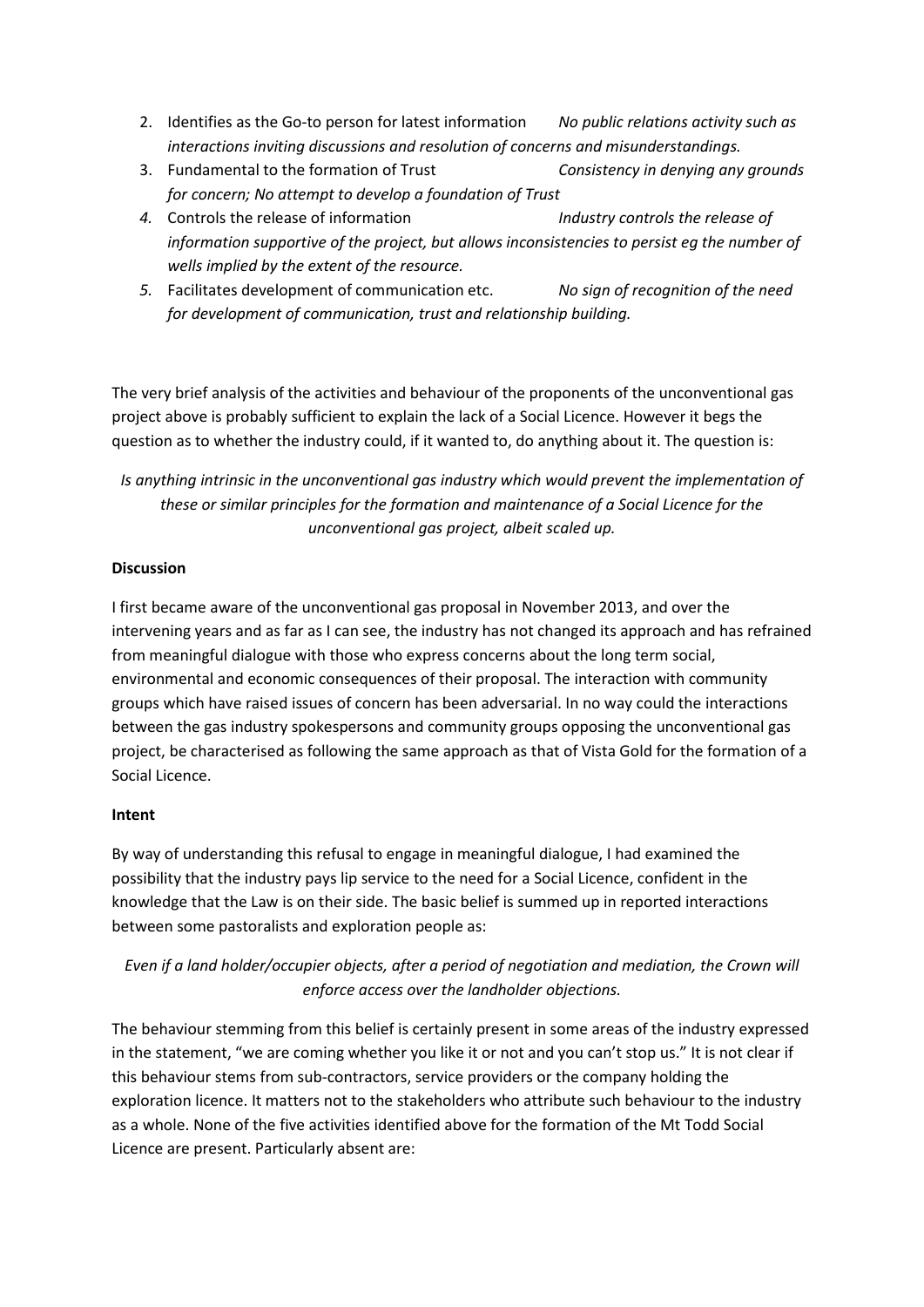- Identification of a Go-To person who has authority to speak for the total conglomerate of enterprises associated with the unconventional gas project.
- Consistent in responding to concerns by stakeholders
- No site visits e.g. an open day at the Amungee IV well could have garnered positive responses.

From this analysis there can be no surprise that the unconventional gas project proposed for the Katherine Region has no Social Licence from the majority of stakeholders. There are some stakeholders e.g. pastoralists, sub-contractors and service providers who have benefitted from work for the project. I suggest that these are commercial arrangements and are not evidence of a Social Contract.

#### **Pervasive factors**

The presentations of industry representatives to the Pepper Inquiry lead me to additional explanations, generally applicable to the industry as a whole. That is that the industry has both a structural impediment to the formation of a Social Licence and a cultural/philosophical mismatch between their internal belief systems and the behaviour necessary to support a Social Licence with stakeholders.

#### **Structural Impediment**

The structural impediment arises from:

- The gas industry project includes a number of competing companies/joint ventures pursuing their own programs.
- Within those companies/joint ventures and supply chains, the separation of functions into a set of elements which deal with specialised activities.
- The common denominator is the APPEA whose main public activities appear to be promotion of the project and neutralisation of opposition.

But APPEA has no authority to direct an across-the-industry program to develop a Social Licence, involving the permission from companies and their supply chain sub-contractors to orchestrate the interactions between outsiders and elements within the unconventional gas project. As the Mt Todd example demonstrates, the formation of a Social Licence requires a single point of contact between the industry and the community stakeholders. That single point of contact must be able to speak for all the industry and be able to respond to concerns/complaints arising from the stakeholders, from all sections of the industry. That person must also have the support, high level support, from the industry to correct industry employees whose behaviour is incompatible with the formation and maintenance of a Social Licence.

This structural impediment is sufficient to ensure that a Social Licence cannot emerge. There is a further obstacle which goes to the core of the belief system of the industry.

#### **Cultural Mismatch**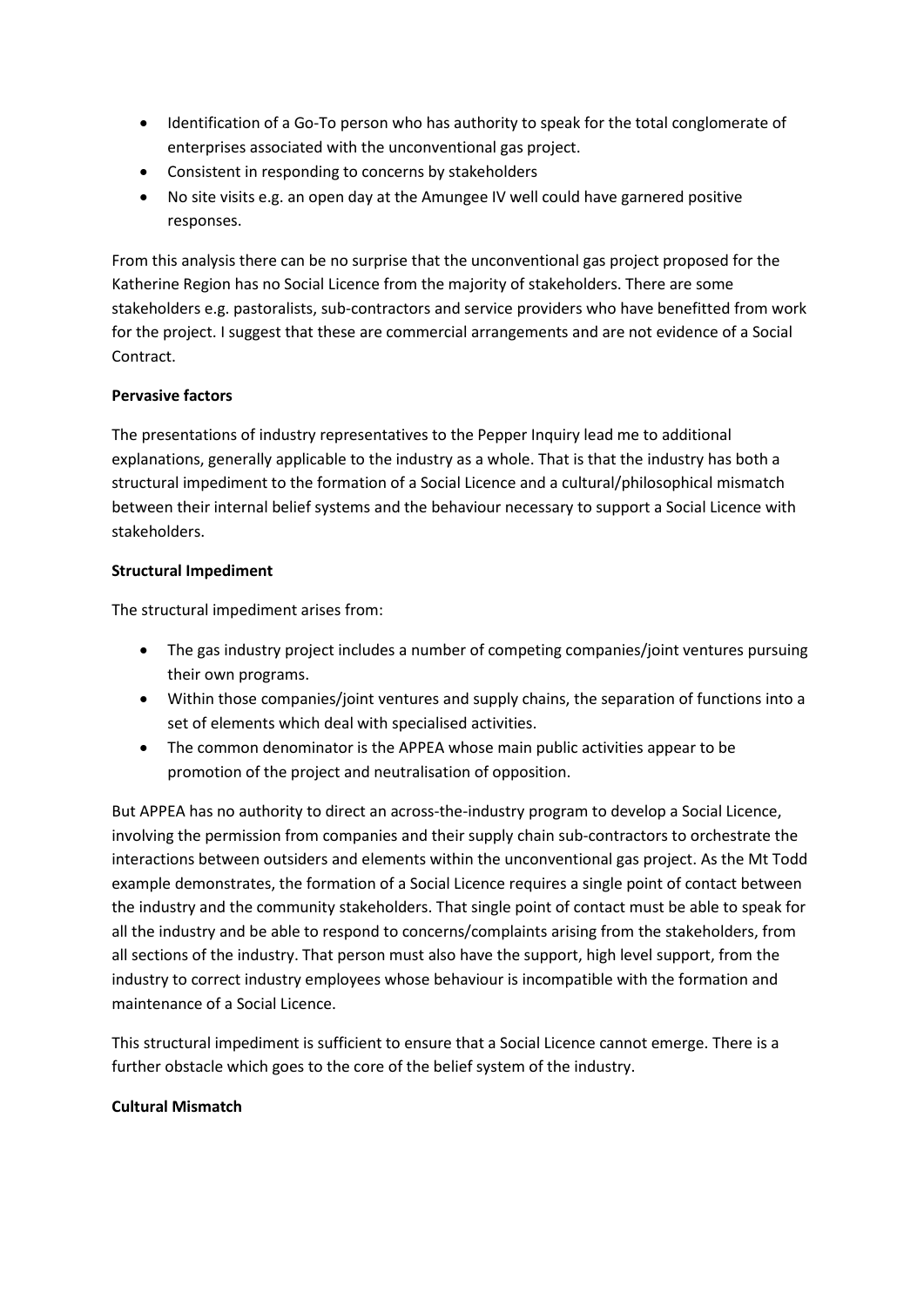To this point the paper has taken a view of the industry and its activities and behaviour and analysed those features as they are found or not found. This section starts from one of the many social science theories and analyses the industry from that perspective.

Social Capital is

The cultural/philosophical mismatch was evident in the presentations of the Origin Team, particularly the use of the phrases "public good" by David Close and "benefit of all" by Ross Evans. The paragraphs including these phrases are at Appendix B

The language is redolent of the mid to late  $19<sup>th</sup>$  century philosophy expounded by Jeremy Bentham and John Stuart Mills known as Utilitarianism. This is often (incorrectly) taken to mean when a decision or action is under consideration the sole guiding principle is "the greatest good for the greatest number". The two references cited elaborate on this founding principle with the following caveats:

- Do no harm.
- If there is an increase in the Good as an outcome, Equity requires that there should not be an increase in the Bad elsewhere in the Society.
- Be aware of the human tendency to favour the immediate increase in the Good and discount the long term increase in the Bad.
- If an increase in the Bad is foreseen for some sections of Society, Justice requires that those sections are heard and
- Have an alternate plan for comparison of the Good/Bad ratios.

There does seem to be a pattern of attitude and behaviour within the industry which is consistent with its self-identification as the provider of Good and a belief system based on the mantra of "the greatest good for the greatest number." This mantra is a serious oversimplification of the philosophical theories of Bentham and Stuart Mills and I submit has lead to a insistence that the unconventional gas project in the Northern Territory is all Good and there will be no Bad, either during the project or into the future.

#### **SUMMARY**

This paper poses three reasons for the failure of the gas industry to achieve a Social Licence with the communities located in the Katherine Region for an unconventional gas exploration and production.

The first, characterised as "lack of intent" relies on the Crown enforcing entry against the wishes of the land holder/occupier and is present in some but not all, sections of the project.

The second, characterised as "structural impediment", suggests that even were the intent present, the structure of the industry, both horizontally between competing companies/joint ventures, and vertically, down through the supply chains of the service and support sub-contractors, would frustrate the intention.

The third, which goes to the belief system which drives the actions and decisions of the gas industry, is traceable to the utilitarianism model of Jeremy Bentham and John Stuart Mills.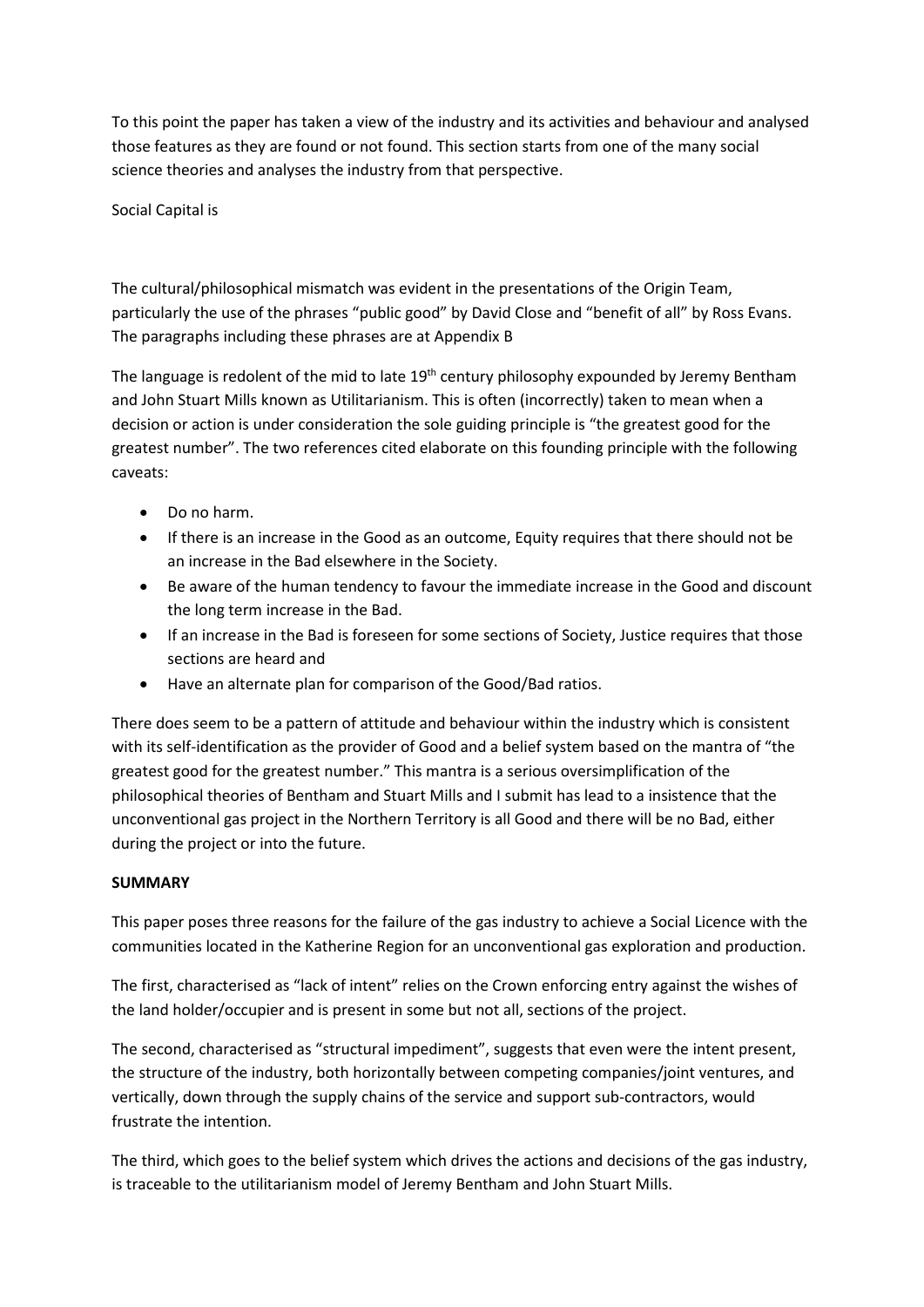The simplistic version alluded to by one of the Origin Team, is:

*The greatest good for the greatest number.*

As outlined above the simplistic version is a most pervasive obstacle to the formation of a Social Licence.

#### **CONCLUSION**

This analysis indicates that the necessary and sufficient conditions for the formation of a Social Licence to the gas industry for the exploration and production of unconventional gas by the stakeholders in the Katherine region do not exist.

#### **References**

Hospers, John. Human Conduct; An Introduction to the Problems of Ethics. Harcourt, Brace and World, Inc. New York 1961.

INQUIRY INTO UNCONVENTIONAL GAS (FRACKING) IN THE SOUTH EAST OF SOUTH AUSTRALIA Parliament of South Australia 36 Natural Resources Committee Tabled in the House of Assembly and ordered to be published 29 November 2016

#### **Appendix A**

INQUIRY INTO UNCONVENTIONAL GAS (FRACKING IN THE SOUTH EAST OF SOUTH AUSTRALIA Parliament of South Australia 36 Natural Resources Committee. Page 35-36

Mr Troy Bell MP, the Member for Mount Gambier, appeared before the NRC in June 2016 to talk about community concerns around social licence. "This is a contentious issue," he said. "Every week, there is either an article or an opinion piece, both for or against fracking in the South-East." These articles were so numerous, Mr Bell noted the difficulty of keeping track of them: "The folder would be very thick if I put in every article that's been written." Mr Bell offered the committee a definition of the term social licence:

The term "social licence," or "social licence to operate," generally refers to a local community's acceptance or approval of a project or a company's ongoing presence. It is usually informal and intangible, and is granted by a community based on the opinions and views of stakeholders, including local populations, aboriginal groups, and other interested parties. Due to this intangibility, it can be difficult to determine when social licence has been achieved for a project. Social licence may manifest in a variety of ways, ranging from absence of opposition to vocal support or even advocacy, and these various levels of social licence (as well as, of course, the absence of social licence) may occur at the same time among different interested parties.

This understanding of the concept is supported by a report by GISERA, a "collaborative vehicle established by CSIRO and Australia Pacific LNG to undertake publicly reported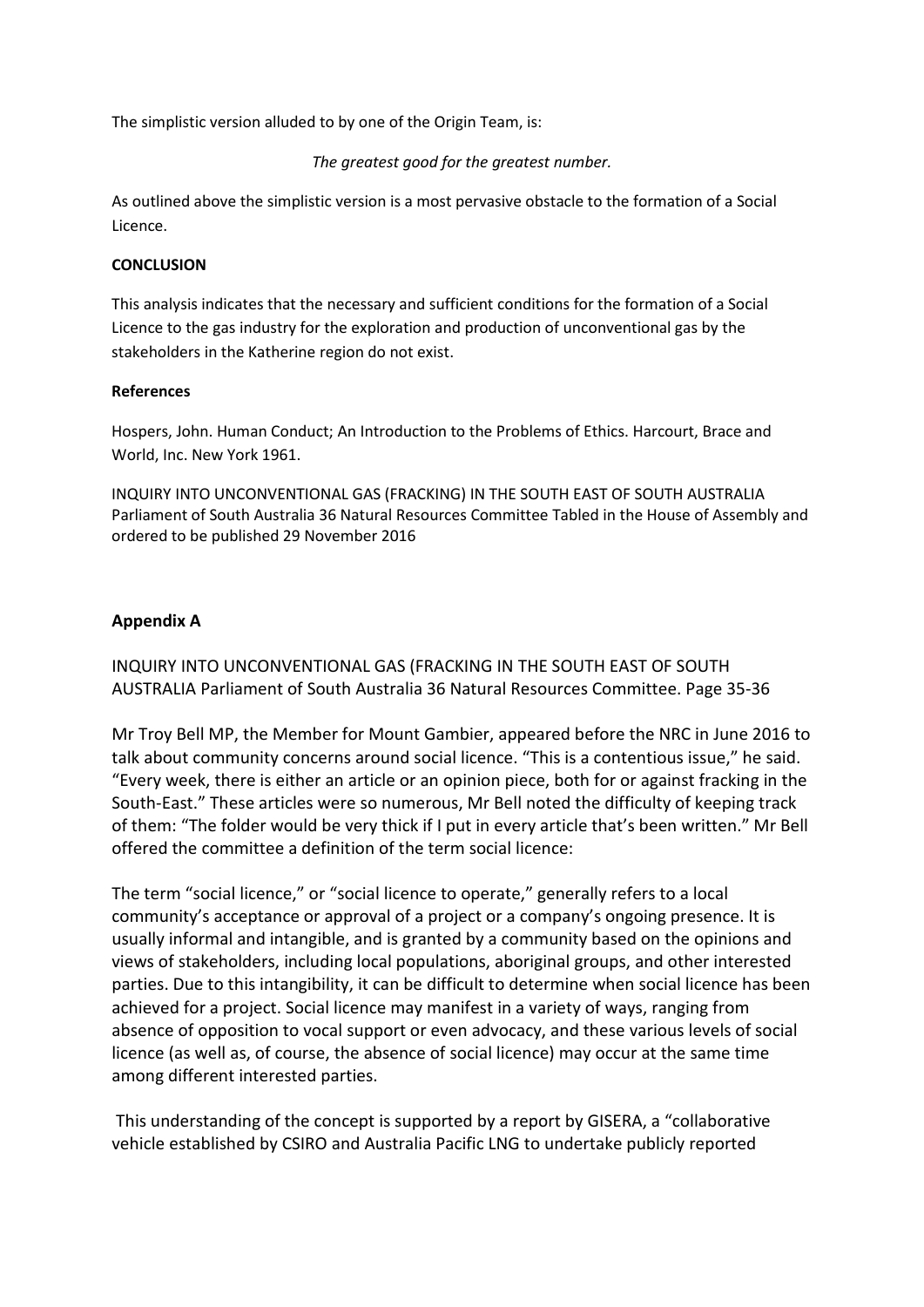research addressing the socio-economic and environmental impacts of Australia's natural gas industries". In a 2013 literature review, GISERA reported:

The term "Social Licence to Operate" or "Social Licence" is gaining prominence in the resources sector as the industry increasingly focuses on recognising the interests of communities affected by mining activities. As originally conceived, the notion of a social licence to operate reflects the idea that society is able to grant or withhold support for a company and its operations; with the extent of support being dependent on how well a company meets societal expectations of its behaviour and impacts. A social licence is tacit, intangible and context specific. It needs to be earned and is dynamic, as people's experiences and perceptions of an operation shift over time.

#### **Appendix B:**

Extracts from Origin-Hearing Transcript 10 March 2017

#### David Close page 6

The ability to negotiate land access is critical, not just for on-shore gas, but for the entire resources sector. We believe that it's government's role to determine whether a resource is developed and balanced the public good against other factors. A landholder veto would undermine this responsibility and put individual leaseholder rights above those of the public good. It would also put great responsibility and a burden on any individual to decide whether a project of potentially national significance should proceed or not. This is the role of government. A simple, clear land access framework creates a base which supports collaborative and equitable negotiations between companies and landholders.

#### David Close Page 6

The ability to negotiate land access is critical, not just for on-shore gas, but for the entire resources sector. We believe that it's government's role to determine whether a resource is developed and balanced the public good against other factors. A landholder veto would undermine this responsibility and put individual leaseholder rights above those of the public good. It would also put great responsibility and a burden on any individual to decide whether a project of potentially national significance should proceed or not. This is the role of government. A simple, clear land access framework creates a base which supports collaborative and equitable negotiations between companies and landholders.

#### Ross Evans page 9

At Origin, we believe that a veto on land access would prioritise the rights of an individual over the rights of the public. Instead, we believe it is the role of government to provide a regulatory framework that enables resources to be developed for the benefit of all.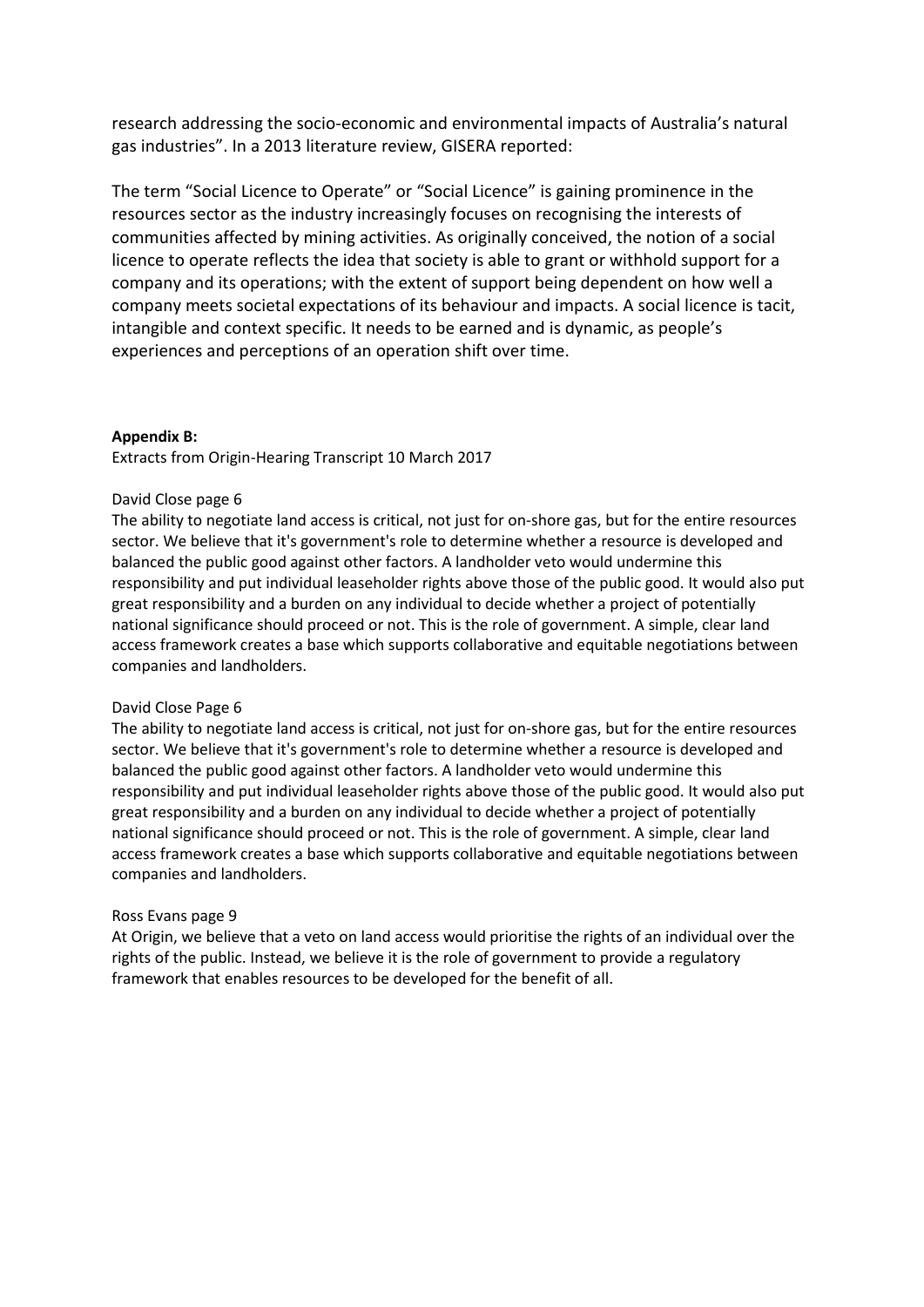## **Attachment C**

## Katherine PFAS Community Consultation Group TERMS OF **REFERENCE**

DEPARTMENT OF THE CHIEF MINISTER Page 1 of 5 10 October 2017, Version 1.0

# **1 Background and Scope**

Per- and poly-fluorinated alkyl substances (PFAS) have been used in a wide variety of industrial and commercial products, including textiles, food packaging, inks, paints, and sealants, floor waxes, cleaning products, pesticides and fire-fighting foams.

These chemicals have been identified worldwide as emerging contaminants of concern due to their toxicity, highly persistent nature, mobility in the environment and significant potential for bioaccumulation and biomagnification.

The Northern Territory Government has assembled the PFAS Interagency Steering Committee (PFASISC) in response to community concerns from emerging contamination issues associated with the historical use of PFASs and an expectation from Government and the community that further actions be taken to address these concerns in the Northern Territory (NT). The primary function of the PFASISC is to lead the NT Government input into the Commonwealth led Inter Governmental Agreement (IGA) and the development and implementation of a strategy that will be used to manage PFASrelated issues in the NT.

The PFASISC will coordinate responses and tasks for managing PFAS in the Northern Territory.

## **2 Purpose**

The Katherine PFAS Community Consultation Group (KPCCG) has been established to provide a mechanism for two-way communication with the community. The KPCCG will help with the timely sharing of the latest information relating to PFAS and receiving community specific information first hand from community representatives.

Information may be sourced or provided to the KPCCG either directly from NT government agencies, the Department of Defence or the PFASISC.

## **3 Role**

The Katherine PFAS Community Consultation Group:

• Provides a direct communication and information conduit between the Northern Territory Government, Department of Defence and the Katherine community;

• Works in partnership with key stakeholders and community members to identify and understand community concerns regarding, the dissemination of relevant, timely and accurate information regarding PFAS in the Katherine area and ensure these are relayed to relevant agencies; and

• Provides advice to the PFASISC on the mechanisms by which the community wishes to be kept informed of government responses and information.

# **4 Membership**

The KPCCG consist of representatives from the community of Katherine from a range of areas including business, local government, industry and community groups as well as subject matter experts representing the Department of Health, Power Water Corporation and the Department of Defence and the Department of the Chief Minister.

### **Term of Appointment**

Members are appointed for a 12 month period. Members may resign at any time they feel unable to offer informed advice regarding their sector of representation. Members will be eligible for reappointment in another term.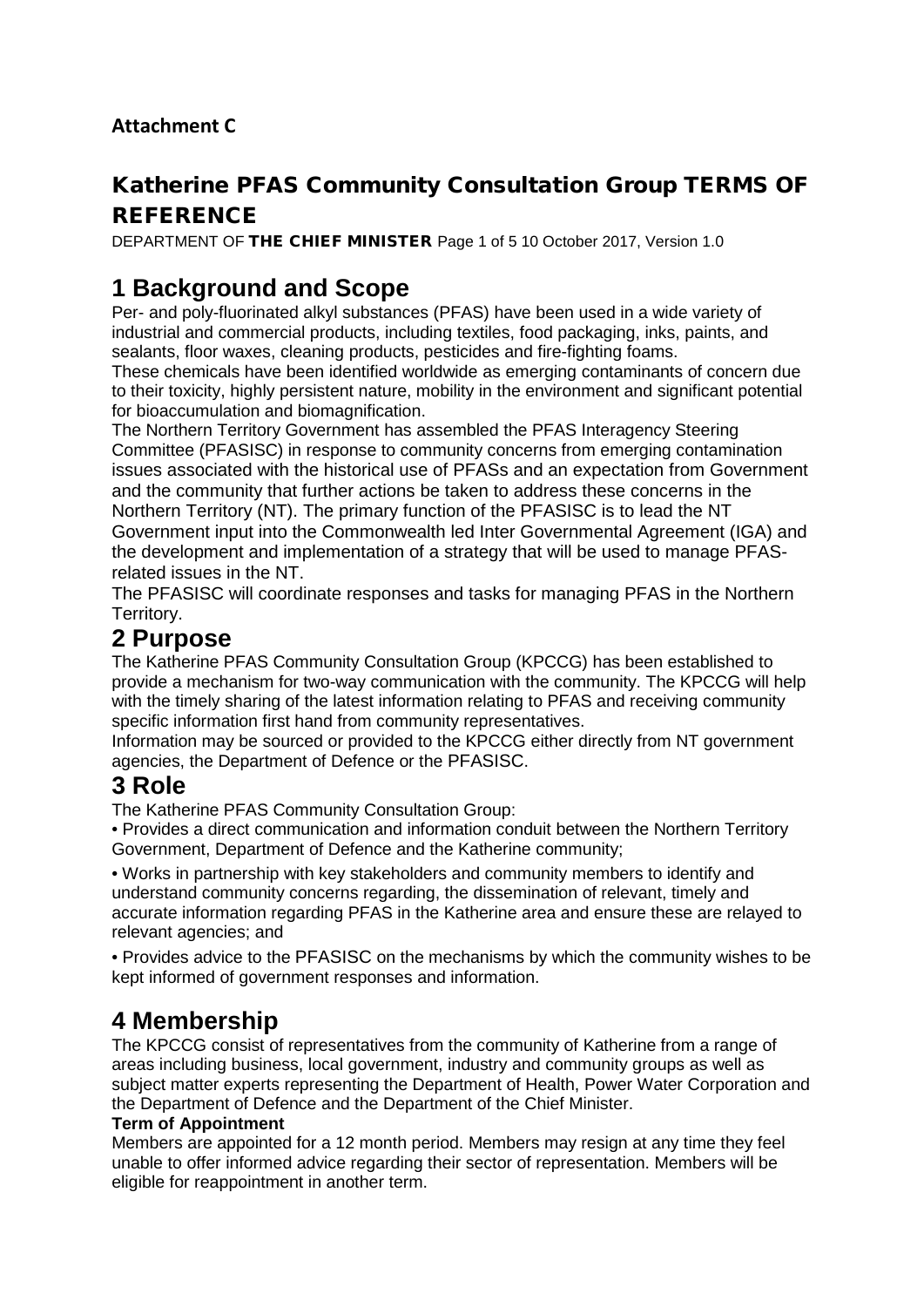### (Schedule 1)

# **5 Responsibilities and Expectations**

KPCCG members will be required to:

- Regularly attend meetings
- Read relevant documents prior to meetings
- Participate in a constructive and informed manner
- Respect and acknowledge the views and opinions of others
- Use agreed meeting outcomes of the KPCCG in all communication forums
- Reflect comments which have been provided by their formal community networks
- Share agreed meeting outcomes with their formal community networks

• Support the KPCCG, chairperson and secretariat by providing feedback on issues in a timely manner

- Remain focused on the issues relating to the discussion topic
- Be concise when presenting views
- Respect the confidentiality of views

Chairperson will be required to:

- Facilitate the meeting by managing the agenda and order of proceedings
- Ensure active participation by all committee members
- Encourage a variety of opinions to be heard
- Maintain decorum and ensure fairness and accountability

## **6 Meetings**

Chairperson Department of the Chief Minister, Regional Executive Director. The Chairperson is to be a convenor and facilitator. The Chairperson is the conduit for information between the KPCCG and the PFASISC.

Frequency On a monthly basis or as necessary at the request of the group or the PFASISC. Secretariat Department of the Chief Minister, Regional Coordinator. The Secretariat will be responsible for the preparation and circulation of the meeting agenda and minutes. Quorum Majority of KPCCG members are present for the duration of the meeting.

Proxies Accepted. Agenda and papers Distributed at least one week prior to the meeting.

Minutes and actions Distributed at a maximum of one week following the meeting. Minutes of the previous meeting must be confirmed at the meeting along with a review of action items Location Conference Room, 1st Floor Katherine Government Centre Meetings are closed to the public

# **7 Agenda Items / Papers**

The KPCCG will operate under a standard agenda consisting of:

- Welcome and apologies
- Previous minutes
- Current and outstanding action items
- Updates and presentations
- Other business
- Close of meeting and next meeting date

# **8 Communication Protocol**

• Communications emanating from group meetings should be a reflection of the agreed outcomes of discussions at the meeting.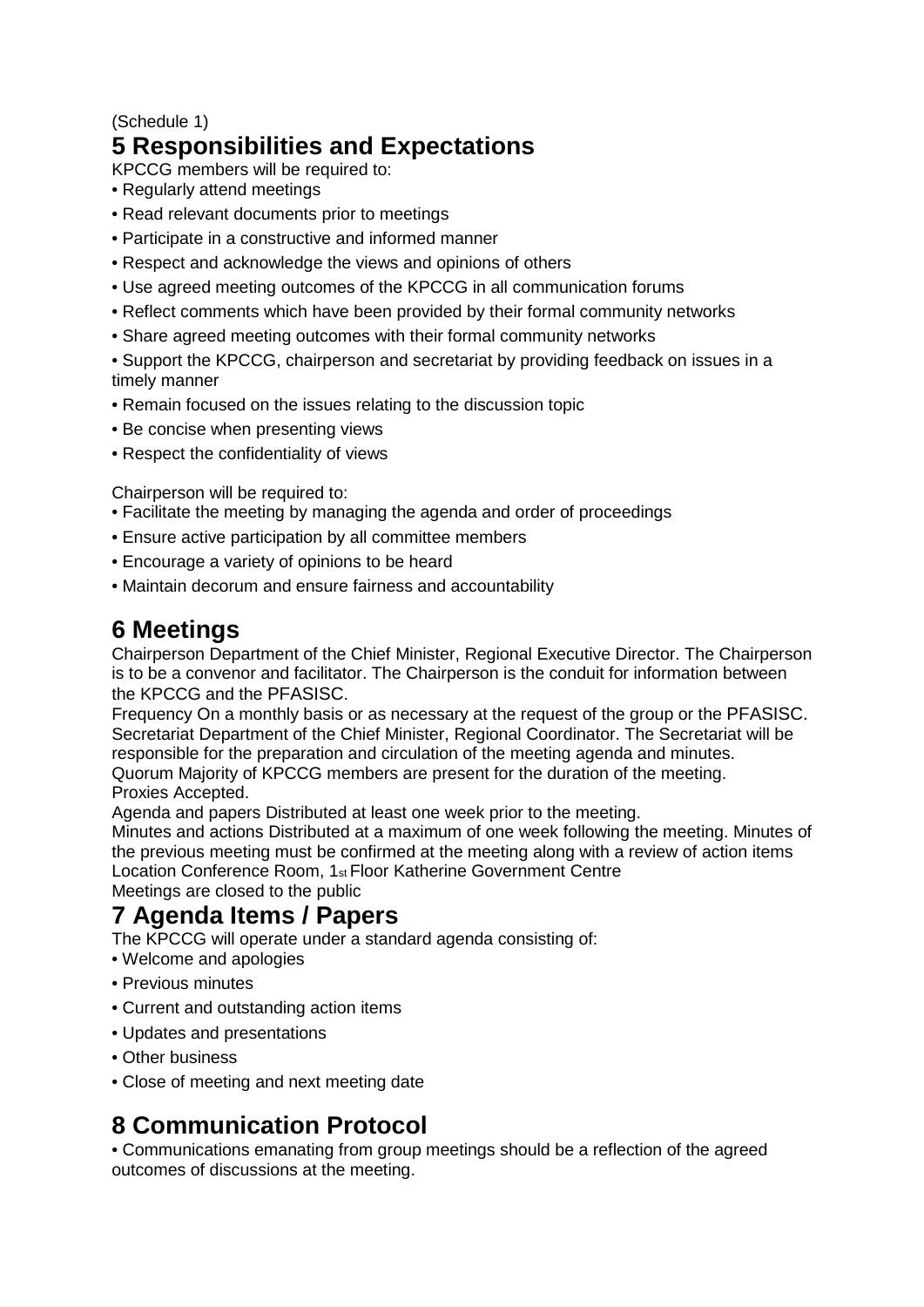• Any communication of a sensitive nature shall be recommended to the PFASISC for ratification.

• An advisory group member should not speak on behalf of the group unless prior approval has been agreed by the group.

• Group members should refrain from characterising the views of, or attributing comments to, other group members.

• Group members must clearly identify whether they are speaking in their capacity as an advisory group member, or as a private citizen, where appropriate.

## **9 Review**

The effectiveness and membership of the KPCCG will be reviewed every 3 months in consultation with the PFASISC.

| ◡╷╷∟◡◡∟∟                               |                   |                 |                      |                                                                |                  |  |  |  |
|----------------------------------------|-------------------|-----------------|----------------------|----------------------------------------------------------------|------------------|--|--|--|
| Proposed<br>Membership<br><b>Title</b> | <b>First name</b> | <b>Surname</b>  | <b>Position</b>      | Company/Org<br>anisation                                       | <b>Suburb</b>    |  |  |  |
| Dr                                     | Errol             | Lawson          | Resident             | Resident                                                       | <b>KATHERINE</b> |  |  |  |
| Mr                                     | Anthony           | <b>Bartlett</b> | Resident             | Resident<br>(Tindal rural<br>catchment<br>area)                | <b>KATHERINE</b> |  |  |  |
| Ms                                     | Natalie           | <b>Ellis</b>    | Resident             | Aboriginal<br>Community<br>Leader                              | <b>KATHERINE</b> |  |  |  |
| Ms                                     | Eslyn             | Fletcher        | CEO                  | Katherine<br><b>Region Allied</b><br>Health<br><b>Services</b> | <b>KATHERINE</b> |  |  |  |
| Ms                                     | Merlyn            | Smith           | Resident             | Resident                                                       | <b>KATHERINE</b> |  |  |  |
| Mr                                     | Robert            | Jennings        | CEO                  | Katherine<br><b>Town Council</b>                               | <b>KATHERINE</b> |  |  |  |
| Ms                                     | Sue               | Jones           | Executive<br>Officer | Chamber of<br>Commerce                                         | <b>KATHERINE</b> |  |  |  |
| Mr                                     | Kevin             | Grey            | President            | Chamber of<br>Commerce                                         | <b>KATHERINE</b> |  |  |  |
| Ms                                     | Meg               | Geritz          | Community<br>radio   | 8KTR<br>Katherine<br>Community<br>Radio                        | <b>KATHERINE</b> |  |  |  |
| Mr                                     | Allan             | Domaschenz      | Resident             | Owner of<br>Betty's<br>Trash'n'Treasu<br>re                    | <b>KATHERINE</b> |  |  |  |
| Ms                                     | Lisa              | Mumbin          | Chairperson          | Jawoyn<br>Association<br>Aboriginal<br>Corporation             | <b>KATHERINE</b> |  |  |  |
| Mayor                                  | Fay               | Miller          | <b>Mayor</b>         | Katherine<br><b>Town Council</b>                               | <b>KATHERINE</b> |  |  |  |
| Ms                                     | Petrena           | Ariston         | Resident             | <b>Top Didj Arts</b>                                           | <b>KATHERINE</b> |  |  |  |
| Mr                                     | Warren            | De with         | Owner                | Katherine                                                      | <b>KATHERINE</b> |  |  |  |

# **SCHEDULE 1**